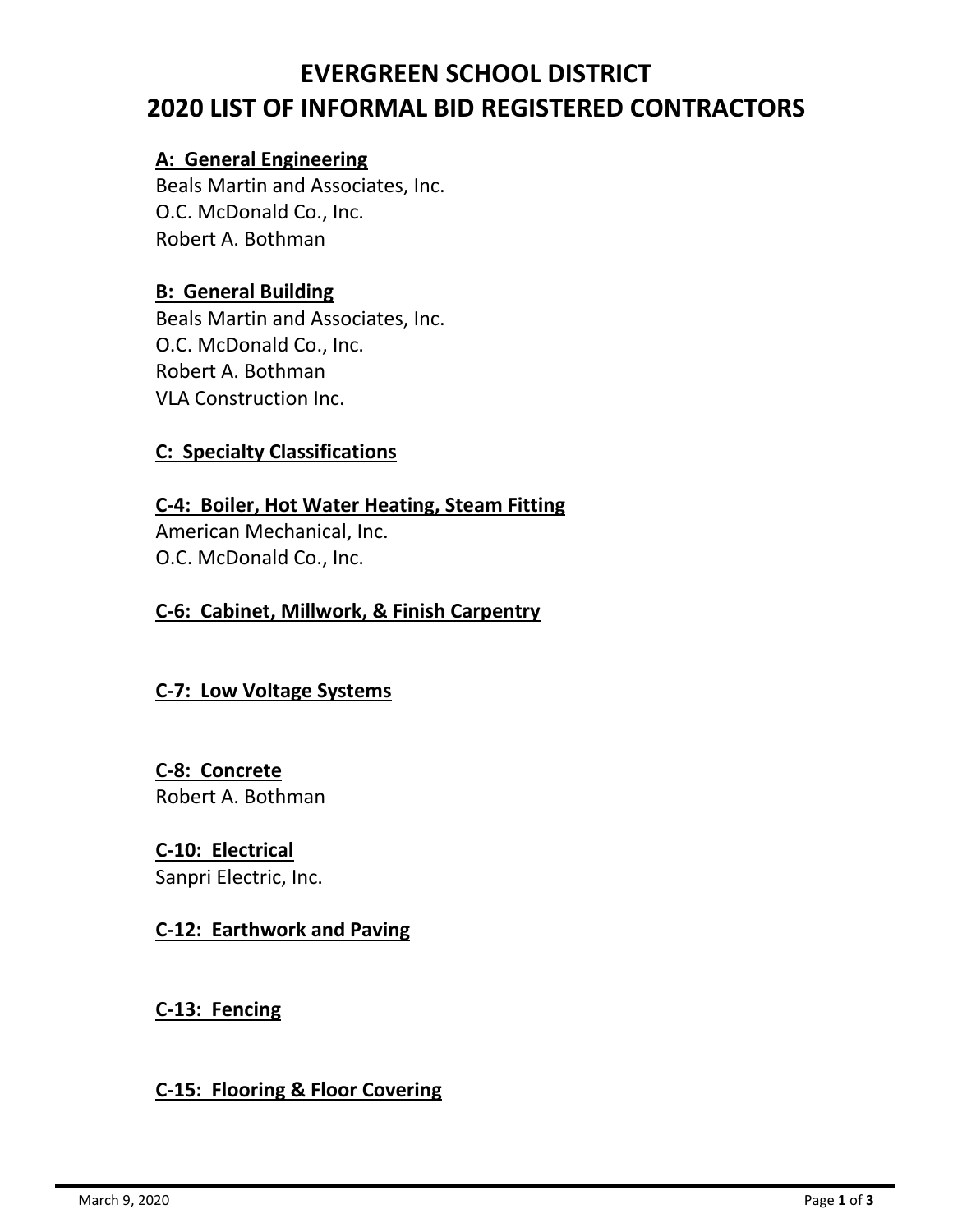# **EVERGREEN SCHOOL DISTRICT 2020 LIST OF INFORMAL BID REGISTERED CONTRACTORS**

## **C-16: Fire Protection Contractor**

## **C-17: Glazing**

**C-20: Warm-Air Heating, Ventilation & Air Conditioning** American Mechanical, Inc. O.C. McDonald Co., Inc.

#### **C-21: Building Moving/Demolition**

#### **C-23: Ornamental Metal**

**C-27: Landscaping** Robert A. Bothman

## **C-28: Lock & Security Equipment**

## **C-33: Painting & Decorating**

VLA Construction Inc. Yoda Painting Inc.

## **C-34: Pipeline**

# **C-36: Plumbing**

O.C. McDonald Co., Inc.

## **C-38: Refrigeration**

American Mechanical, Inc.

## **C-39: Roofing**